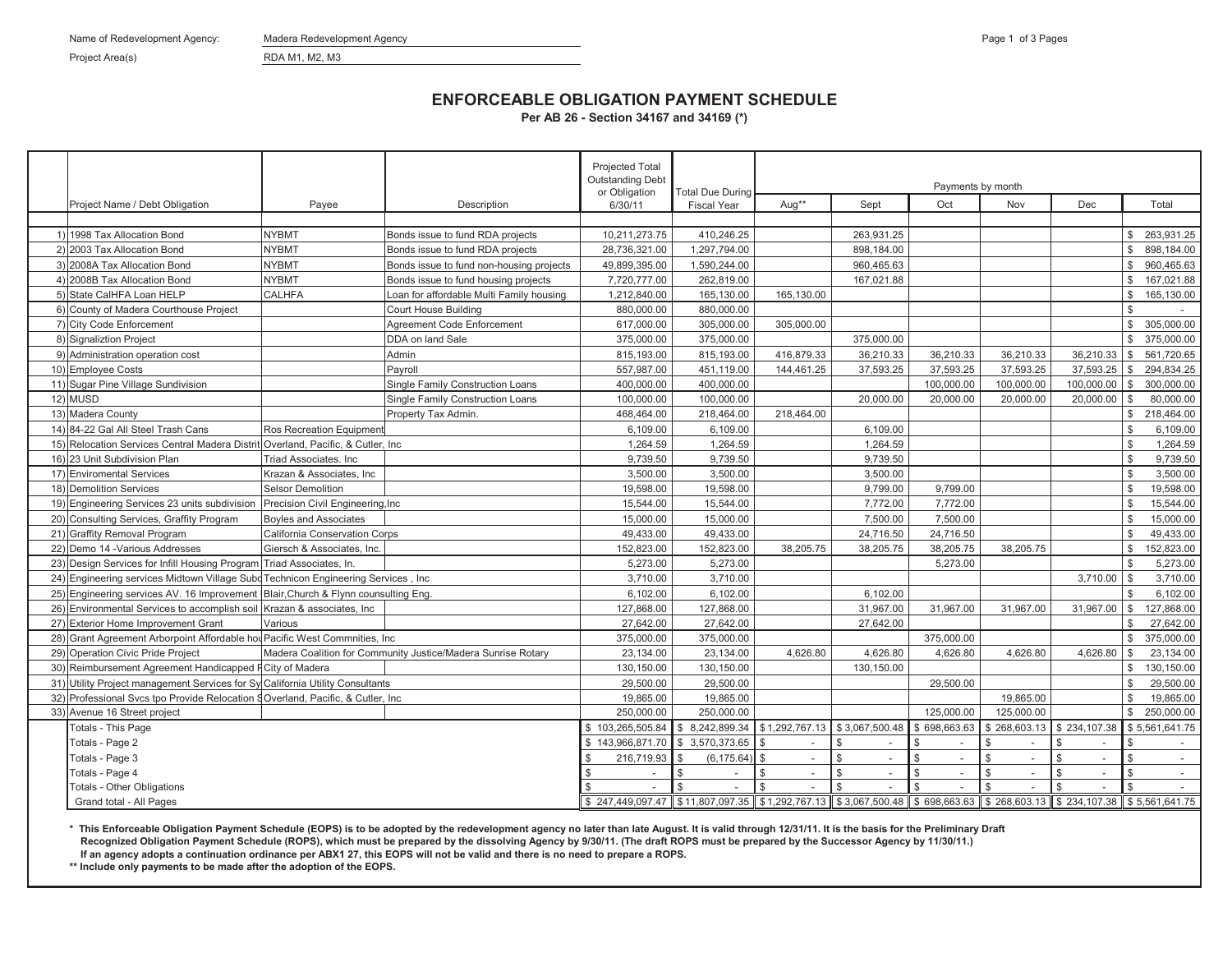Project Area(s) RDA M1, M2, M3

## **ENFORCEABLE OBLIGATION PAYMENT SCHEDULE**

**Per AB 26 - Section 34167 and 34169 (\*)**

|                                    |                                |                           |                                         | <b>Total Outstanding</b> | <b>Total Due During</b> | Payments by month |      |     |            |     |                                          |
|------------------------------------|--------------------------------|---------------------------|-----------------------------------------|--------------------------|-------------------------|-------------------|------|-----|------------|-----|------------------------------------------|
|                                    | Project Name / Debt Obligation | Payee                     | Description                             | Debt or Obligation       | <b>Fiscal Year</b>      | Aug**             | Sept | Oct | Nov        | Dec | Total                                    |
|                                    |                                |                           |                                         |                          |                         |                   |      |     |            |     |                                          |
|                                    | 1) LOW MOD HOUSING             | PROJECT FUND              | 20% SET ASIDE                           | 56,761,979.51            | 1,387,238.20            |                   |      |     |            |     | -S                                       |
|                                    | 2) RDAM1\2011M1                | <b>COUNTY GENERAL</b>     | PASS THRU PAYMENTS                      | 43,897,523.33            | 1,130,699.21            |                   |      |     |            |     | $\mathbb{S}$<br>$\sim$                   |
|                                    | 3) RDAM1\2011M1                | CITY OF MADERA            | <b>PASS THRU PAYMENTS</b>               |                          | 0.00                    |                   |      |     |            |     | <b>S</b><br>$\sim$                       |
|                                    | 4) RDAM1\2011M1                | <b>MADERA CEMETERY</b>    | <b>PASS THRU PAYMENTS</b>               | 4,077,262.04             | 105,020.89              |                   |      |     |            |     | $\mathbb{S}$<br>÷.                       |
|                                    | 5) RDAM1\2011M1                | MADERA CO FLOOD           | <b>PASS THRU PAYMENTS</b>               | 1,067,247.88             | 27,489.85               |                   |      |     |            |     | $\mathbb{S}$<br>$\sim$                   |
|                                    | 6) RDAM1\2011M1                | MADERA MOSQUITO ABATEMENT |                                         | 6,390,186.00             | 164,596.49              |                   |      |     |            |     | $\mathbb{S}$<br>$\overline{\phantom{a}}$ |
|                                    | 7) RDAM1\2011M1                | <b>MADERA UNIFIED</b>     | Section 33676 Payments                  | 16,944,962.10            | 436.463.24              |                   |      |     |            |     | <b>S</b><br>$\sim$                       |
|                                    | 8) RDAM1\2011M1                |                           | STATE CTR COMM COLL PASS THRU PAYMENTS  | 2,551,560.18             | 65,722.32               |                   |      |     |            |     | $\mathbb{S}$<br>$\sim$                   |
|                                    | 9) RDAM1\2011M1                |                           | CHILD DEVELOPMENT C PASS THRU PAYMENTS  | 19,782.82                | 509.56                  |                   |      |     |            |     | <b>S</b><br>$\sim$                       |
|                                    | 10) RDAM1\2011M1               | CHILD INSTITUTIONS        | <b>PASS THRU PAYMENTS</b>               | 39.844.79                | 1.026.31                |                   |      |     |            |     | <b>S</b><br>$\sim$                       |
|                                    | 11) RDAM1\2011M1               | DEPT OF EDUC              | <b>PASS THRU PAYMENTS</b>               | 196,704.29               | 5.066.65                |                   |      |     |            |     | $\mathbb{S}$<br>$\omega$                 |
|                                    | 12) RDAM1\2011M1               | EDUC HANDICAPPED          | <b>PASS THRU PAYMENTS</b>               | 2,146.15                 | 55.28                   |                   |      |     |            |     | $\mathbb{S}$<br>$\sim$                   |
|                                    | 13) RDAM1\2011M1               | <b>EQUAL AID</b>          | <b>PASS THRU PAYMENTS</b>               | 1,016,369.11             | 26,179.33               |                   |      |     |            |     | $\mathbb{S}$<br>$\sim$                   |
|                                    | 14) RDAM1\2011M1               | JUVENILE HALL EDUC        | <b>PASS THRU PAYMENTS</b>               | 19,409.34                | 499.94                  |                   |      |     |            |     | <b>S</b><br>$\sim$                       |
|                                    | 15) RDAM1\2011M1               |                           | PHYSICALLY HANDICAPI PASS THRU PAYMENTS | 341,714.14               | 8,801.77                |                   |      |     |            |     | \$<br>$\sim$                             |
|                                    | 16) RDAM1\2011M1               | <b>ROP</b>                | <b>PASS THRU PAYMENTS</b>               | 101,524.60               | 2,615.04                |                   |      |     |            |     | <b>S</b><br>$\sim$                       |
|                                    | 17) RDAM1\2011M1               | TRAINABLE RETARDED        | <b>PASS THRU PAYMENTS</b>               | 95,647.13                | 2,463.65                |                   |      |     |            |     | $\mathbb{S}$<br>$\sim$                   |
| $\overline{18)}$                   |                                |                           |                                         |                          |                         |                   |      |     |            |     | \$<br>÷.                                 |
|                                    | 19) RDAMADERA2                 |                           |                                         |                          |                         |                   |      |     |            |     | $\mathbb{S}$<br>$\sim$                   |
|                                    | 20) AB 1290 PASS THRU          | <b>COUNTY GENERAL</b>     |                                         | 2,639,250.31             | 52.043.44               |                   |      |     |            |     | $\mathbb{S}$<br>$\omega$                 |
|                                    | 21) AB 1290 PASS THRU          | <b>CITY OF MADERA</b>     |                                         | 0.00                     | 0.00                    |                   |      |     |            |     | $\mathbb{S}$<br>$\overline{\phantom{a}}$ |
|                                    | 22) AB 1290 PASS THRU          | <b>MADERA CEMETERY</b>    |                                         | 230,038.26               | 4,536.13                |                   |      |     |            |     | $\mathbb{S}$<br>$\sim$                   |
|                                    | 23) AB 1290 PASS THRU          | MADERA CO FLOOD           |                                         | 66,904.43                | 1,319.29                |                   |      |     |            |     | $\mathbb{S}$<br>$\sim$                   |
|                                    | 24) AB 1290 PASS THRU          | MADERA MOSQUITO ABATEMENT |                                         | 360,532.55               | 7,109.35                |                   |      |     |            |     | <b>S</b><br>$\omega$                     |
|                                    | 25) AB 1290 PASS THRU          | <b>MADERA UNIFIED</b>     |                                         | 5,677,232.83             | 111,949.48              |                   |      |     |            |     | $\mathbb{S}$<br>$\overline{\phantom{a}}$ |
|                                    | 26) AB 1290 PASS THRU          | STATE CTR COMM COLLEGE    |                                         | 854,873.96               | 16,857.28               |                   |      |     |            |     | $\mathbb S$<br>÷.                        |
|                                    | 27) AB 1290 PASS THRU          | CHILD DEVELOPMENT CTR     |                                         | 6,628.12                 | 130.70                  |                   |      |     |            |     | <b>S</b><br>$\sim$                       |
|                                    | 28) AB 1290 PASS THRU          | CHILD INSTITUTIONS        |                                         | 13,349.55                | 263.24                  |                   |      |     |            |     | $\mathbb{S}$<br>$\sim$                   |
|                                    | 29) AB 1290 PASS THRU          | DEPT OF EDUC              |                                         | 65.904.38                | 1.299.57                |                   |      |     |            |     | $\mathbb{S}$<br>$\omega$                 |
|                                    | 30) AB 1290 PASS THRU          | EDUC HANDICAPPED          |                                         | 719.61                   | 14.19                   |                   |      |     |            |     | $\mathbb{S}$<br>$\sim$                   |
|                                    | 31) AB 1290 PASS THRU          | <b>EQUAL AID</b>          |                                         | 340,523.95               | 6,714.80                |                   |      |     |            |     | $\mathbb{S}$<br>$\sim$                   |
|                                    | 32) AB 1290 PASS THRU          | JUVENILE HALL EDUC        |                                         | 6,502.86                 | 128.23                  |                   |      |     |            |     | $\mathbb S$<br>$\omega$                  |
|                                    | 33) AB 1290 PASS THRU          | PHYSICALLY HANDICAPPED    |                                         | 114,487.41               | 2,257.58                |                   |      |     |            |     | $\mathbb{S}$<br>$\sim$                   |
|                                    | 34) AB 1290 PASS THRU          | <b>ROP</b>                |                                         | 34,014.87                | 670.74                  |                   |      |     |            |     | <b>S</b><br>$\sim$                       |
|                                    | 35) AB 1290 PASS THRU          | TRAINABLE RETARDED        |                                         | 32,045.20                | 631.90                  |                   |      |     |            |     | $\mathbb{S}$<br>$\sim$                   |
|                                    |                                |                           |                                         |                          |                         |                   |      |     |            |     | $\mathbb{S}$<br>$\overline{\phantom{a}}$ |
| $\frac{36}{37}$<br>$\frac{37}{38}$ |                                |                           |                                         |                          |                         |                   |      |     |            |     | $\mathbb{S}$<br>$\sim$                   |
|                                    |                                |                           |                                         |                          |                         |                   |      |     |            |     | <b>S</b><br>$\sim$                       |
|                                    |                                |                           |                                         |                          |                         |                   |      |     |            |     | $\mathbb S$<br>$\overline{\phantom{a}}$  |
| $\frac{39}{40}$                    |                                |                           |                                         |                          |                         |                   |      |     |            |     | $\mathbb{S}$<br>$\sim$                   |
|                                    | Totals - This Page             |                           |                                         | $$143,966,871.70$ \$     | 3,570,373.65 \$         |                   | \$   | \$  | $\sqrt{3}$ | \$  | \$                                       |

**\* This Enforceable Obligation Payment Schedule (EOPS) is to be adopted by the redevelopment agency no later than late August. It is valid through 12/31/11. It is the basis for the Preliminary Draft Recognized Obligation Payment Schedule (ROPS), which must be prepared by the dissolving Agency by 9/30/11. (The draft ROPS must be prepared by the Successor Agency by 11/30/11.) If an agency adopts a continuation ordinance per ABX1 27, this EOPS will not be valid and there is no need to prepare a ROPS.**

**\*\* Include only payments to be made after the adoption of the EOPS.**